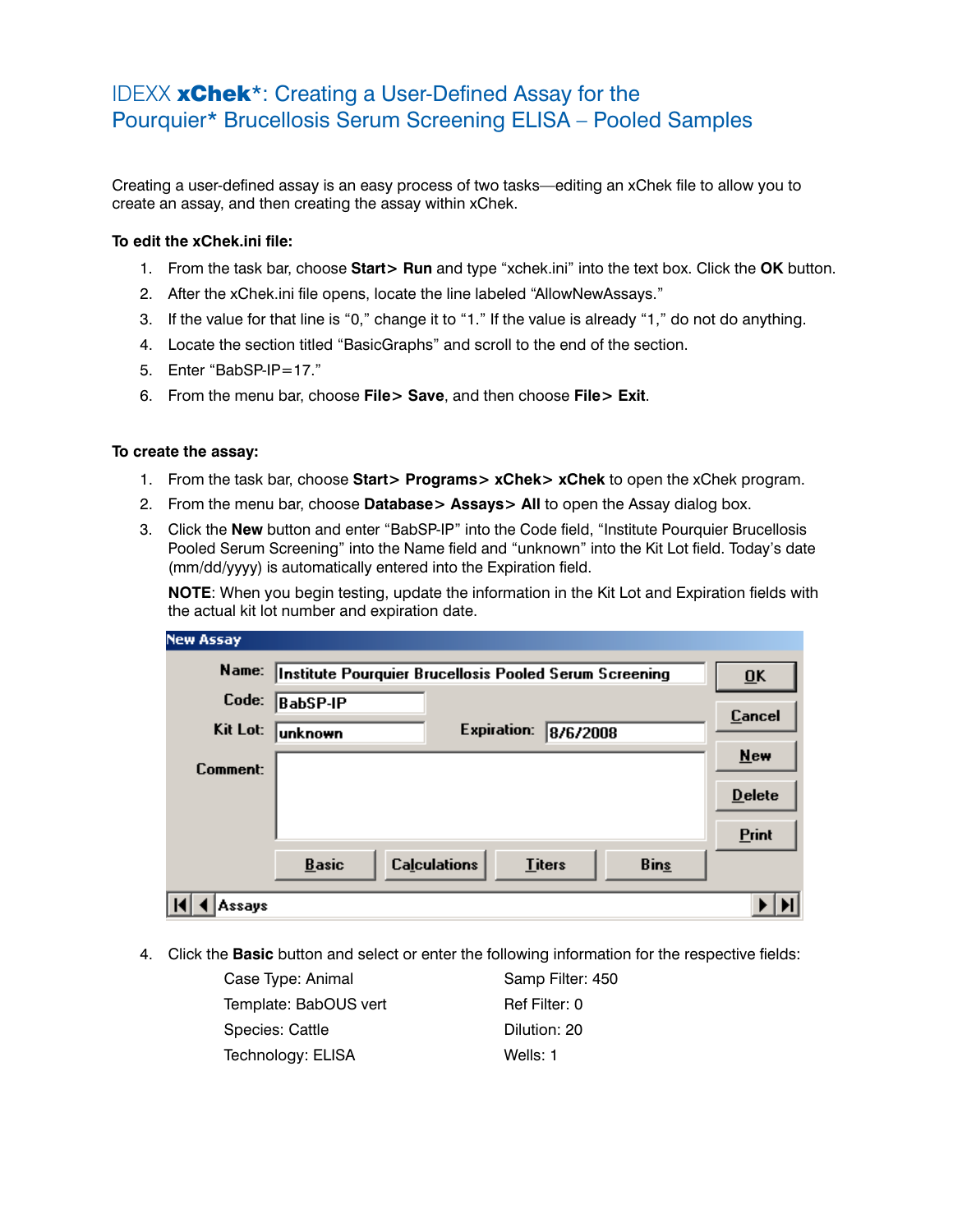| <b>New Assay</b>  |                    |                  |      |                           |
|-------------------|--------------------|------------------|------|---------------------------|
| Case Type: Animal |                    | Samp Filter:     | 1450 |                           |
| Template:         | <b>BAbOUS Vert</b> | Ref Filter:      | 10   | $\overline{\mathbf{0}}$ K |
| Species: Cattle   |                    | <b>Dilution:</b> | 20   | <b>Cancel</b>             |
| Technology:       | <b>ELISA</b>       | Wells:           | 11   |                           |

- 5. Click **OK** to save the settings.
- 6. Click the **Calculations** button and select or enter the following information: Formulas:

"S" Part of Ratio: Sample1-Negative

"P" Part of Ratio: Positive-Negative

"N" Part of Ratio: None

Blocking Factor: None

First Calculation:

 Variable: S/P Positive Cutoff: 0.20 Suspect Cutoff: 0.20 Comparison: > Variable: None Positive Cutoff: 0 Suspect Cutoff: 0 Comparison: None

**NOTE:** xChek is unable to support the S/P % calculation. Instead, xChek will calculate an S/P value. The cutoff values have been updated to match the new calculation and the interpretation will be the same.

Second Calculation:

| <b>New Assay</b>                                      |                     |                               |                           |  |
|-------------------------------------------------------|---------------------|-------------------------------|---------------------------|--|
| Formulas                                              |                     |                               |                           |  |
| "S" Part of Ratio:                                    | Sample1 - Negative  |                               | $\overline{\mathbf{0}}$ K |  |
| "P" Part of Ratio:                                    | Positive - Negative |                               | Cancel                    |  |
| "N" Part of Ratio:<br><b>None</b>                     |                     |                               | Reset                     |  |
| <b>Blocking Factor:</b>                               | <b>None</b>         |                               |                           |  |
| <b>Second Calculation</b><br><b>First Calculation</b> |                     |                               |                           |  |
| Variable:<br>ls/P                                     |                     | Variable:                     | None                      |  |
| <b>Positive Cutoff:</b><br>10.20                      |                     | <b>Positive Cutoff:</b><br>I۵ |                           |  |
| <b>Suspect Cutoff:</b><br>10.20                       |                     | <b>Suspect Cutoff:</b><br>In  |                           |  |
| <b>Comparison:</b><br>I۶                              |                     | Comparison:<br>None           |                           |  |
|                                                       |                     |                               |                           |  |

7. Click **OK** to save these settings and then click **OK** again to save the assay to the database. You can now test for antibodies against B. abortus using the xChek Assay Management System.

**NOTE:** xChek does not evaluate controls or results for validity when you use a user-defined assay. You must evaluate the results from each assay in accordance with good laboratory practices. To evaluate your assay validity, please refer to the Validation Criteria section in the insert provided with this test kit.